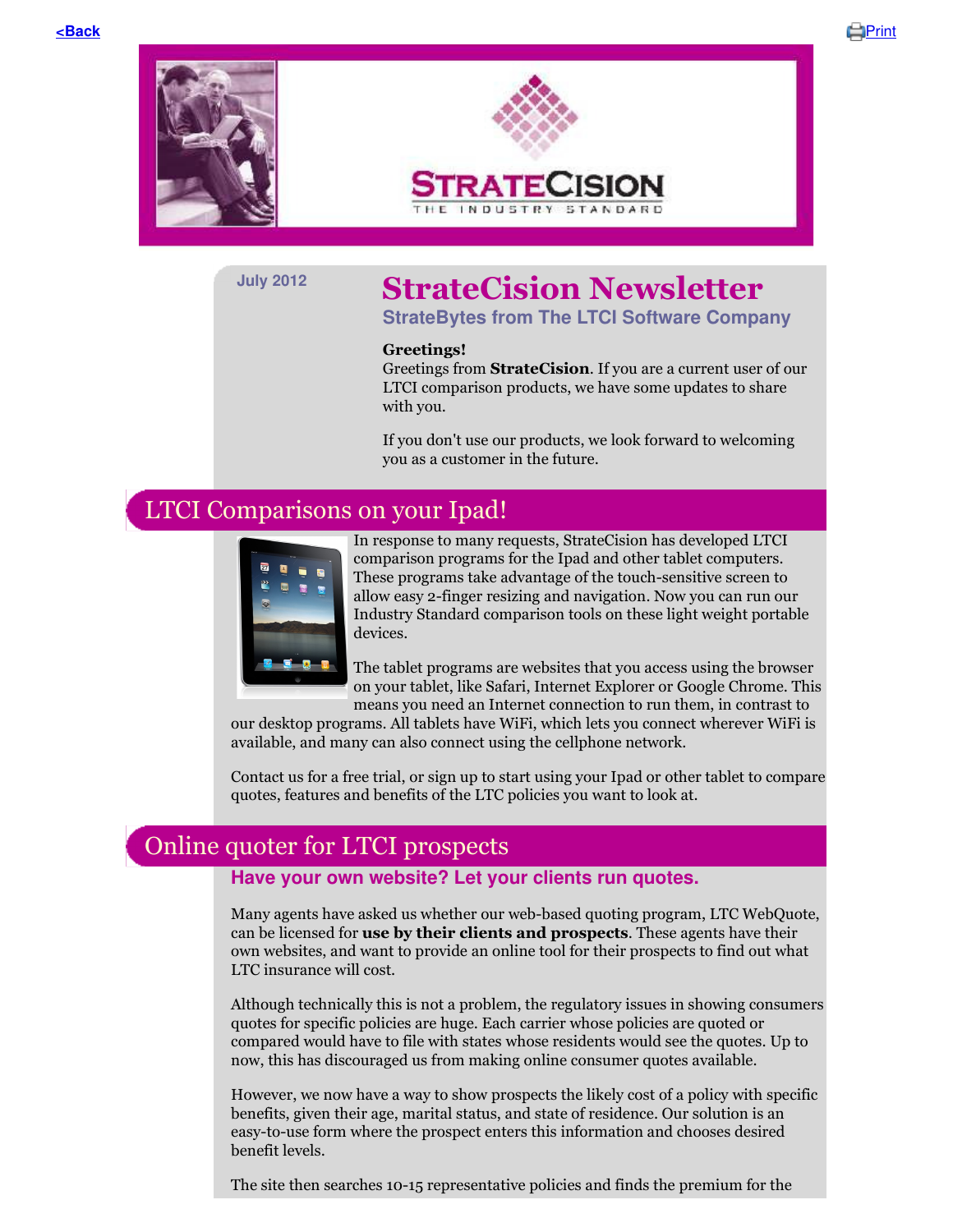chosen benefits for each policy. It then shows the prospect the **least expensive**, **most expensive**, and **median** premium from the sample, giving them a good idea of the premium range for the benefits they want at their current age and spousal status.

If you have a website for your prospects, and would like to embed this quoting tool in it so they can check prices for themselves, write to us at help@ltca.com, or call.

To see a demo of the quoting page for prospects, click the link below. Let us know what you think, would your clients find it useful?

**Demo of Consumer LTCI Quoter**

# Are you getting your renewal invoices?

StrateCision's programs are provided as one year subscriptions. About 2 months before your subscription expires, we email you a renewal invoice.

This works well in most cases and users are able to renew without losing the use of our programs. This system has worked well, and allows you to respond to the email with a question, comment, or instructions to us regarding your renewal.

However some people tell us they never got an invoice and their subscription expired. In order for the system to work, a few things must happen:

We must have your current email address.

You should check your email regularly

You should tell your email program to accept mail from the domain LTCA.COM, i.e. that mail from that domain is not spam and should not go in your spam folder. Otherwise you may not see the invoice, and your subscription will expire.

Some customers who buy our programs through a group have asked why they get invoices from StrateCision, since they pay their group administrator for renewals.

We include group members in our invoicing for 2 reasons:

1.. As a reminder to renew through the group

2. Agents leave groups, and we want them to be able to renew as individuals.

So if you order our programs through a group and you receive an invoice, treat it as a reminder that it is time to contact your group organizer to renew.

### Software tip of the month

### **See old policies?**

Many agents have told us they want **withdrawn policies** to continue to appear in our programs, so they can show clients how a plan they have compares with current plans.

Many other agents have said they only want to see **current policies** in our comparison programs, so they don't accidentally offer a client a policy that is no longer sold.

We thought about this for awhile and figured out what to do. In the true spirit of "**have it your way**", our newer programs let you choose whether or not to include withdrawn policies. **LTC Quote Plus, Advisor Plus**, and our web-based programs all have this option.

Also, if you usually don't want to see old policies, but occasionally you do, you can switch your preference any time. In **LTC Quote Plus**, click Setup on the main menu line, then **Show Withdrawn Policies**. To turn them off, click the option again. Simple, no?

**How to contact us**

**Join our mailing list!**Join

email: sales@ltca.com